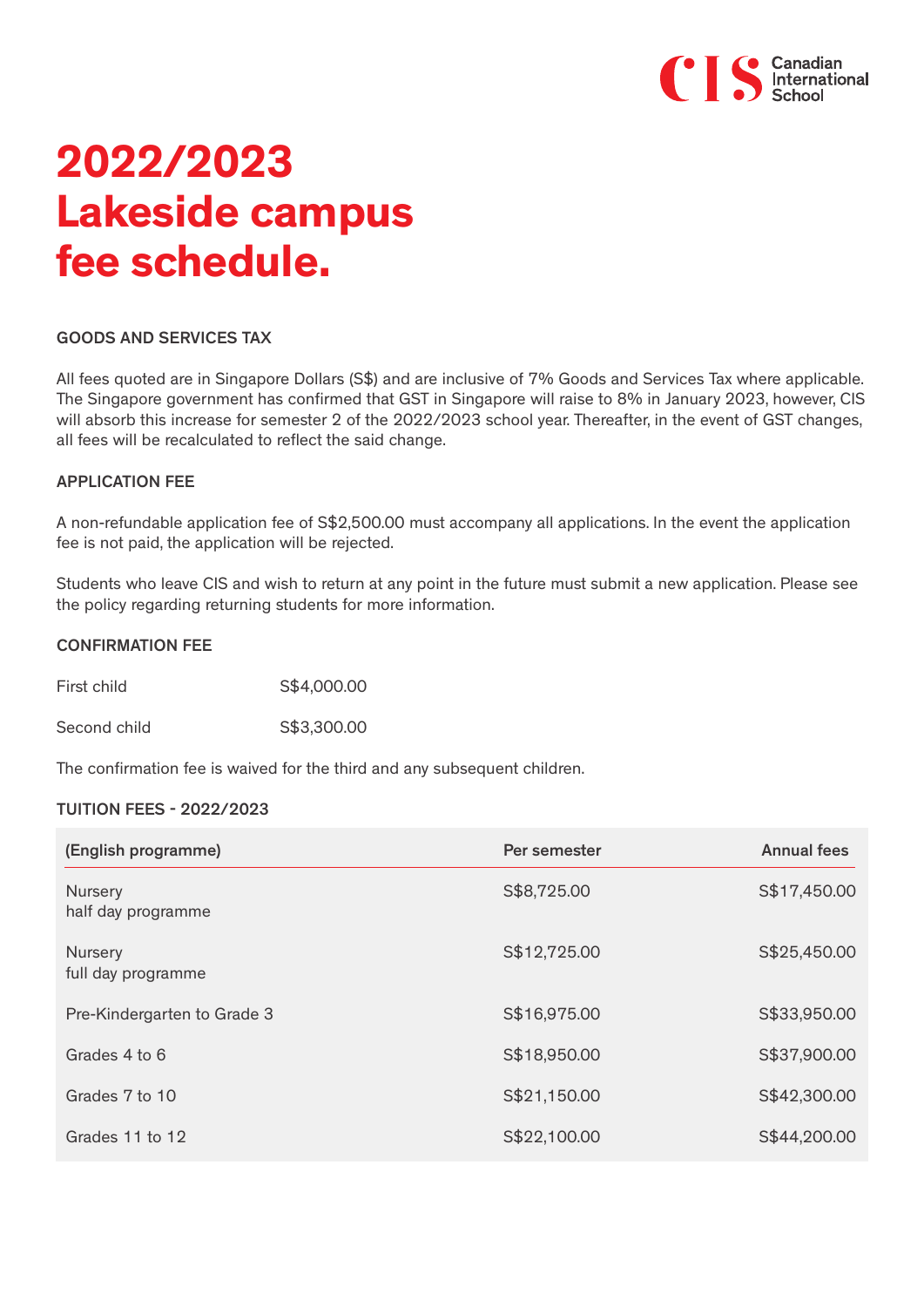| (Chinese-English bilingual programme)      | Per semester     | <b>Annual fees</b> |
|--------------------------------------------|------------------|--------------------|
| Nursery<br>half day programme              | S\$8,725.00      | S\$17,450.00       |
| Nursery<br>full day programme              | S\$12,725.00     | S\$25,450.00       |
| Pre-Kindergarten                           | S\$17,450.00     | S\$34,900.00       |
| Junior Kindergarten to Senior Kindergarten | S\$17,700.00     | S\$35,400.00       |
| Grade 1                                    | S\$17,950.00     | S\$35,900.00       |
| Grades 2 and 3                             | S\$18,800.00     | S\$37,600.00       |
| Grades 4 to 6                              | S\$20,775.00     | S\$41,550.00       |
| (French-English bilingual programme)       | Per semester     | <b>Annual fees</b> |
| Senior Kindergarten to Grade 3             | S\$16,975.00     | S\$33,950.00       |
| Grades 4 to 6                              | S\$18,950.00     | S\$37,900.00       |
| (CIS Foundation programme)                 | Every six months | <b>Annual fees</b> |
| Students aged 10 to 14                     | S\$20,525.00     | S\$41,050.00       |

### SUPPORT PROGRAMME FEES - 2022/2023

Support programme fees, where applicable, are invoiced separately, and are payable by the date outlined on your invoice. Refunds, if any, are subject to CIS's refund policy.

| <b>Support programmes</b>                            | Per semester | <b>Annual fees</b> |
|------------------------------------------------------|--------------|--------------------|
| English Language Learners (ELL): Senior Kindergarten | S\$1,625.00  | S\$3,250.00        |
| English Language Learners (ELL)                      | S\$3,250.00  | S\$6,500.00        |
| Learning Support (LS)                                | S\$3,250.00  | S\$6,500.00        |

#### SIBLING DISCOUNTS

| Third child | 10% |
|-------------|-----|
|             |     |

Fourth child onwards 15%

The sibling discount scheme is designed for families who have three or more children attending CIS. Discounts are applied to tuition fees only, from the third child onwards. For example, if there are 3 children at CIS in the family, the youngest child will receive the discount on the tuition fees. Sibling discounts cannot be combined with any other discounts or bursaries.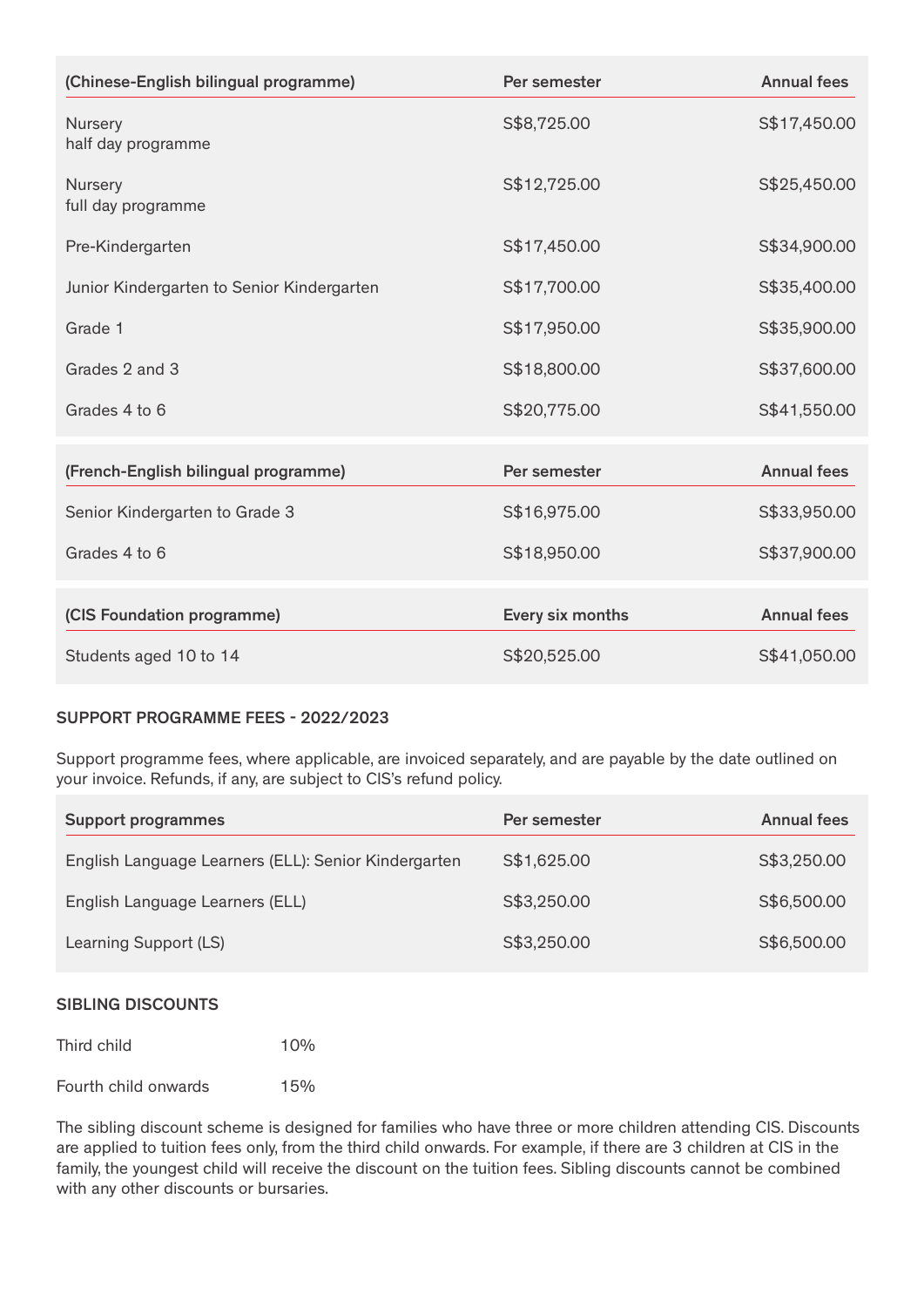#### FEE PAYMENT DUE DATES

All tuition fees must be paid before the commencement of each semester by the payment deadline indicated below (or the date outlined on your invoice). Refunds, if any, are subject to CIS's refund policy.

| Semester one | 15 May 2022     |
|--------------|-----------------|
| Semester two | 30 October 2022 |

#### LATE PAYMENTS

CIS will impose a late payment fee and/or interest (as stated in the miscellaneous fee schedule) on any fee payments that are not received by the due date indicated on the invoice. CIS considers payment made one (1) day after the invoice due date(s) as late.

#### PRO-RATING OF FEES

New students commencing classes midway through a semester may have their tuition fees and support programme fees (if applicable) prorated by month. This means that new students commencing classes midmonth are required to pay tuition fees and support programme fees (if applicable) for the entire month including vacation periods. The pro-rated tuition fees and support programme fees payable for each month of the school year vary from month to month based on the fees to be consumed. The fees payable for midway entry can be requested from CIS.

#### MISCELLANEOUS FEES

There are some non-mandatory miscellaneous expenses which may be required for successful participation in each grade. Full details can be found on our website at www.cis.edu.sg/admissions/fees.